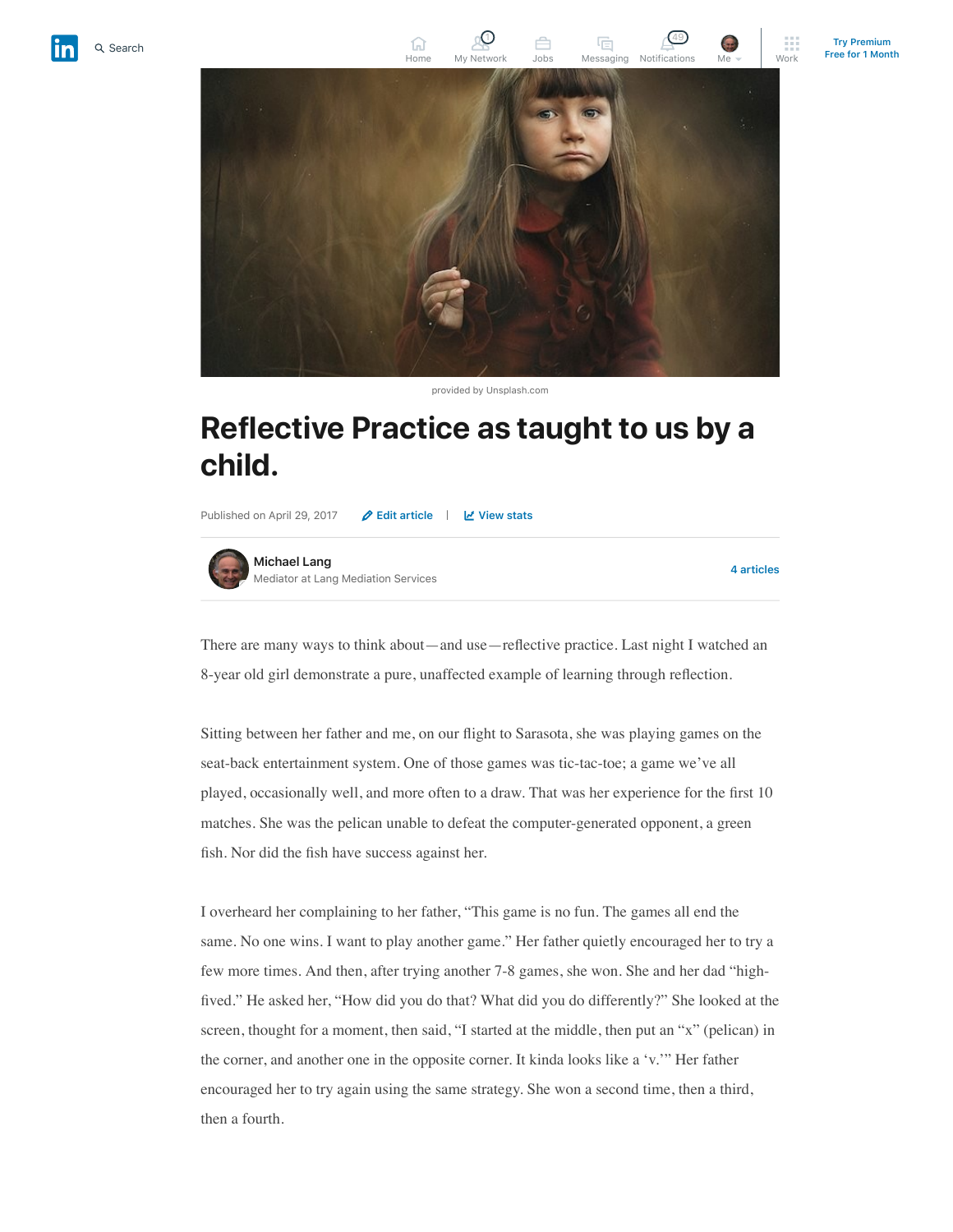The fifth game ended in a tie. She looked to her father for an explanation. Instead of offering his own interpretation, he asked her, "Why do you think that happened?" She was quiet for a few seconds, then bounced in her seat, and said with a smile and a voice just a little too loud, "The computer must have figured out what I was doing!" Her dad nodded, and asked, "So, what do you do now?" Another silence, followed by a hesitant and uncertain response, "I'll try different corners." And, so she did, and she won several games.

Many of you reading this will find the story inspiring. You may identify with the child's delight at discovering a strategy for success, born out of frustration at a game where the default result seemed to be a draw. You may identify with the father, who resisted the opportunity to give her answers and instead encouraged his daughter to think for herself, to find a winning strategy, and then to reflect on and reconsider her strategy when a succession of victories was interrupted by another tie game. And others may think this is a silly example that has little relevance for a mature, experienced professional.

Here's what I think. There are two important lessons for mediators, especially those of us who have been actively practicing for a few years or more.

First, for professionals who have learned a set of responses to a predictable series of behaviors, there is a risk of mindlessly repeating the pattern of actions we have learned and that have proved successful in other similar situations. Doing the same thing over and over, anticipating the same result, may sometimes be effective. But, what happens when it doesn't? Do we redouble our efforts? Do we blame the parties for being resistant or otherwise unwilling to engage in a tough and thoughtful search for solutions? Do we dismiss the event with the notion that people are unique, fallible and sometimes unable to find agreement? Or, like the tic-tac-toe playing girl, do we stop and wonder whether there is another path, another strategy that might be more productive and successful?

Second, let's consider the father's response to his daughter's frustration as she repeatedly "tied." He did not try to solve the problem for her, despite her obvious distress. He used the experience as an opportunity to teach her an important lesson. In my view, the lesson was that answers are often within you. You don't need to rely on dad (expert) to give you the answer. You can find it if you're willing to stop, think about the situation, identify why you are frustrated, look at ways to solve your problem, then test out a solution that seems likely to be helpful. He encouraged her to think for herself. He used questions rather than instructions. He helped guide her thinking, without replacing her ideas with his.

We can use the lessons of this daughter-father experiment to understand the reasons why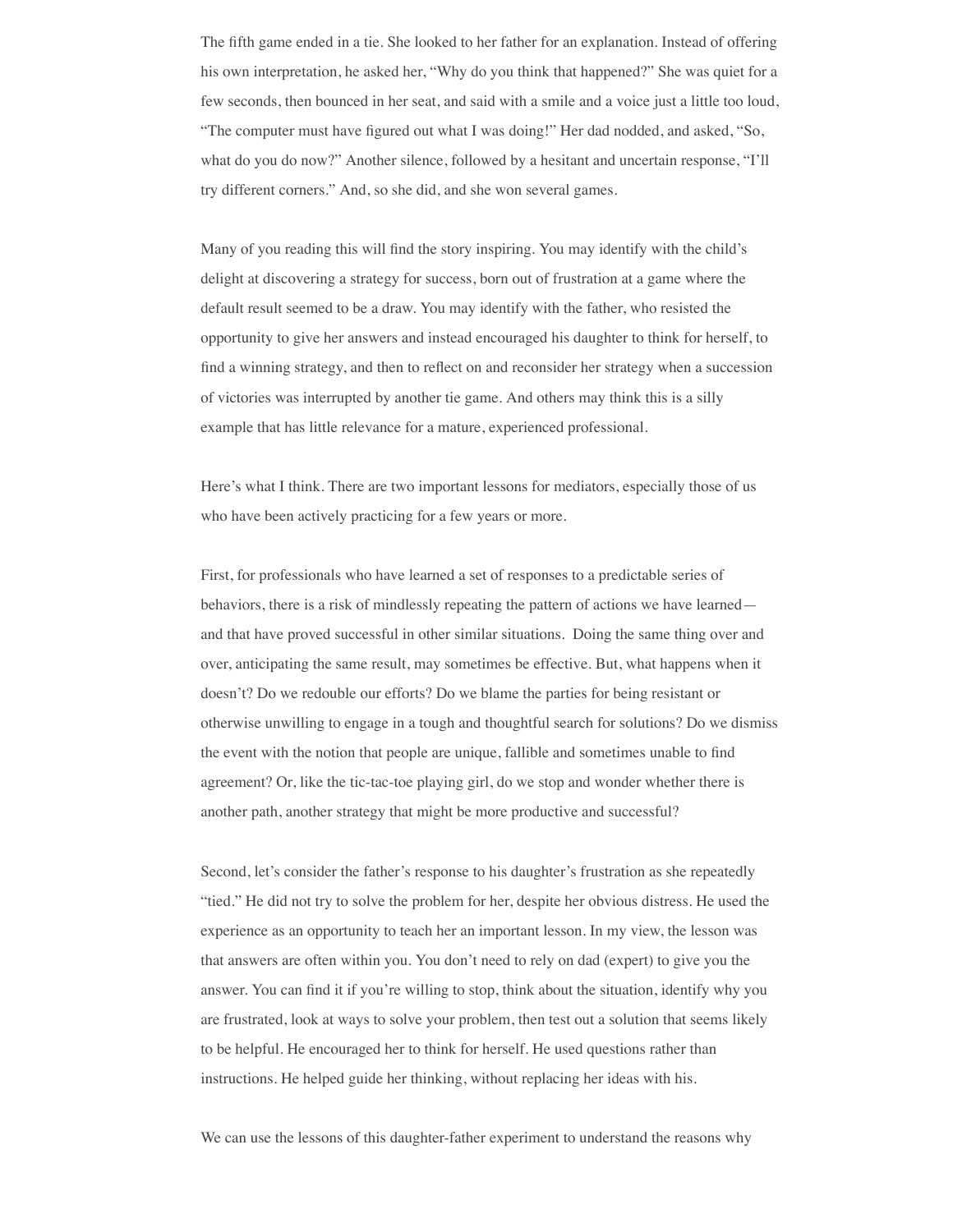reflective practice groups (RPG) can be so effective in helping mediators avoid the "rut" of routine, and instead discover how to get into the "groove" by using the simple, elegant and profoundly effective methods of reflective practice.

© 2017, Michael D. Lang

|                                                                              | Report this                            |
|------------------------------------------------------------------------------|----------------------------------------|
| Published by                                                                 |                                        |
| <b>Michael Lang</b><br>Mediator at Lang Mediation Services<br>Published • 2y | 4 articles<br>$+$ Follow               |
| Like $\Box$ Comment $\leftrightarrow$ Share                                  | $28 \cdot 2$ Comments $\cdot$ 6 Shares |
| Reactions                                                                    |                                        |
| 日常日日日子<br>$+20$                                                              |                                        |
| 2 Comments                                                                   | છ                                      |
| Add a comment                                                                | ГŌ                                     |
| Shaun Hoyle . 1st<br>Founder, Life Lessons of Manasota, LLC                  | $2v \cdots$                            |
| Brilliant!                                                                   |                                        |
| 신티                                                                           |                                        |
| Virginia Colin, Ph.D. . 1st                                                  | $2v \cdots$                            |
| Professional Family Mediator and Advocate of family mediation<br>Brilliant!  |                                        |

**[Michael Lang](https://www.linkedin.com/in/mediatorlang/)** Mediator at Lang Mediation Services

More from Michael Lang